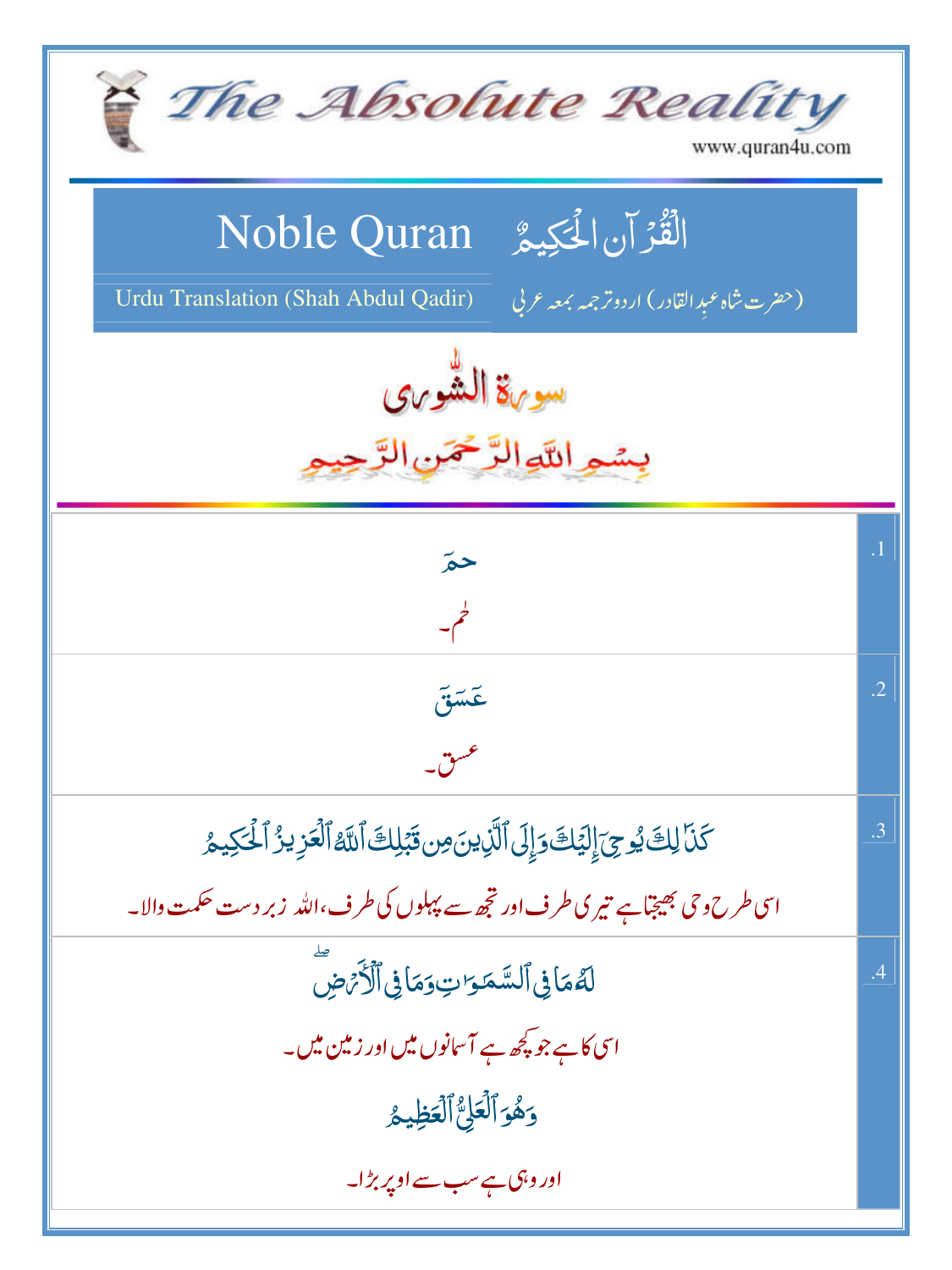| تَكَادُ ٱلسَّمَىَ كَتَفَطَّرُنَ مِن ذَوْقِهِنَّ                                                                                      | .5 |
|--------------------------------------------------------------------------------------------------------------------------------------|----|
| قریب ہے کہ آس <mark>ان پ</mark> ھٹ پڑیں(انکے شرک کی بناء پر )اوپر سے                                                                 |    |
| <b>ۯ</b> ٲڷٙٮ <i>ڬٙ</i> ڸٟػۘڎ۠ؽ۠ؗٮٮؘؾؚۨڂ۠ۅڽؘۼؚػڡٛڸ؆ؚؠۨ <sub>ڹ</sub> ؖؽٙ؋ؾۺٙ <del>ٮؘٞۘڡ۬</del> ۫ڣۯ۠ۄڹڶ <i>ۣۻ</i> ؖٚ۞ٲڷٲؘ <i>ۮٙ</i> ۻؖ |    |
| اور ( حالا نکہ ) فر شتے پاکی بولتے (تشییج کرتے ) ہیں خوبیاں اپنے رب کی،اور گناہ بخشواتے ہیں زمین والوں کے ۔                          |    |
| أَلَاَ إِنَّ ٱللَّهَهُوَ ٱلۡغَفُومُ ٱلرَّحِيمُ                                                                                       |    |
| سنتاہے ( آگاہ رہو ) وہی ہے معاف کرنے والامہر بان۔                                                                                    |    |
| وَٱلَّذِينَ ٱتَّخَذُواۡ مِن دُونِهِۦٓ أَوۡلِيَآءَ ٱللَّهُ حَفِيظٌ عَلَيۡهِـمَ                                                        | .6 |
| اور جنہوں نے پکڑے ( بنارکھے ) ہیں اس کے سوار فیق،اللہ کووہ یاد ( نگاہ میں ) ہیں۔                                                     |    |
| وَمَآ أَنتَ عَلَيْهِم بِوَكِيلٍ                                                                                                      |    |
| اور ت <mark>جھ پر نہیں ان کا</mark> ذ مہ <sup>ے</sup>                                                                                |    |
| وَكَنَا لِكَ أَوْحَيْنَآ إِلَيَكَ قُرۡءَانَاۤ عَرَبِيَّاۤ لِتُنذِىٓ أُمَّ ٱلْقُرَىٰ وَمَنۡ حَوۡهَاۤ                                  |    |
| اور اسی طرح اتاراہم نے تجھ پر قر آن عربی زبان کا، کہ توڈر سنائے بڑے گاؤں کواور آس پاس والوں کو،                                      |    |
| وَتُّنْذِينَ يَوْمَ أَجْمَعِلَا يَهْبَ فِيهِ                                                                                         |    |
| اور خبر سنائے جمع ہونے کے دن کی۔اس میں دھوکا(شَک) نہیں۔                                                                              |    |
| فَرِيقٌ فِى ٱلْجُنَّةِوَفَرِيقٌ فِى ٱلسَّعِيرِ                                                                                       |    |
| (اس روز جاناہے)ایک <b>فرقہ</b> (گروہ) بہشت <b>میں،اورایک فرقہ</b> (گروہ) آگ (دوزخ)میں۔                                               |    |
|                                                                                                                                      |    |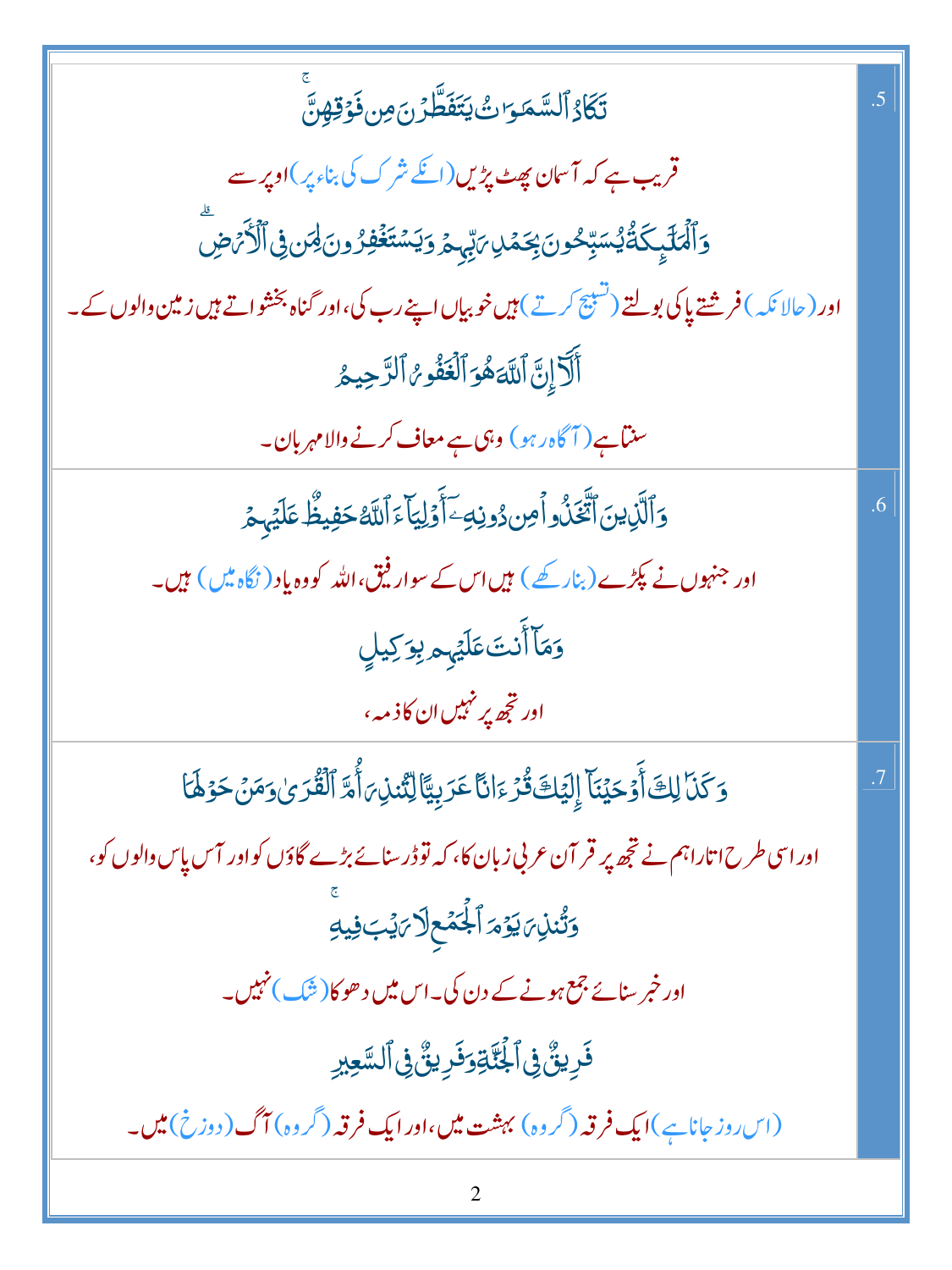| <u>و</u> َلَوۡ شَأۡءَ ٱللَّهُ لَجَعَلَهُمۡ أُمَّةً وَاحِلَةًوَلَٰكِن يُلۡخِلُ مَن يَشَآءُ فِى مَحۡمَتِهِۦ      | .8  |
|----------------------------------------------------------------------------------------------------------------|-----|
| اور اگر چاہتااللہ ، توسب لوگوں کوکر تاایک ہی فرقہ ۔ پر وہ داخل کر تاہے جسکو چاہے اپنی مہر (رحمت ) <b>می</b> ں۔ |     |
| وَٱلظَّلِمُونَ مَا لَهُمْ مِّن رَلِّ وَلَا نَصِبِرٍ                                                            |     |
| اور گنہگار جو ہیں،ان کا کوئی نہیں رفیق نہ مد د گار۔                                                            |     |
| أَمِ اتَّغَلُّواُ مِن دُونِهِ~آَوَلِيَآَءَ                                                                     | .9  |
| کیاانہوں نے پکڑے ہیں اس سے ورے (علاوہ) کام بنانے والے؟                                                         |     |
| فَأَللَّهُ هُوَ ٱلْوَلِّ                                                                                       |     |
| سواللہ جو ہے،سووہی ہے کام بنانے والا                                                                           |     |
| <u>وَهُوَيُّحِّي ٱلۡمَوۡٓئَۥٰوَهُوَ عَلَىٰ كُلِّ شَىۡءٍقَارِيزٌ</u>                                            |     |
| اور وہی جلا تا( زندہ کرتا)ہے مر دے اور وہ ہر چیز کر سکتاہے۔                                                    |     |
| وَمَا ٱخۡتَلَفۡتُمۡ فِيهِصِن شَىۡ ۚ وَحُكَٰكُمُهُمۡ إِلَى ٱللَّهِ                                              | .10 |
| اور جس بات میں پھوٹے (اختلاف کرتے)ہو تم لوگ،کوئی چیز ہواسکی چکوتی (اختیار) ہے اللہ پر حوالہ۔                   |     |
| ۮٙ <sup>ٚ</sup> ڶؚػ۠ۿ۩۠ڷڷ <i>ڠ؆</i> ۪ڹۨٚ؏ؘڶؽ <sub>ٙ</sub> ۊؚؾۄۜڴڷؾ۠ۏٳ۪ڶؽٙۊؚٲٚٛڹۣۑٮٜ۠                           |     |
| وہ اللہ ہے رب میر ا،اسی پر مجھ کو بھر وسہ ،اور اسی کی طرف میر کی رجوع۔                                         |     |
| فاطِرُ السَّمَرَاتِ وَالْأَرَضِ                                                                                | .11 |
| (وہی ہے) بنا نکالنے (پید اکرنے)والا آس <b>ان کااور زمین کا۔</b>                                                |     |
|                                                                                                                |     |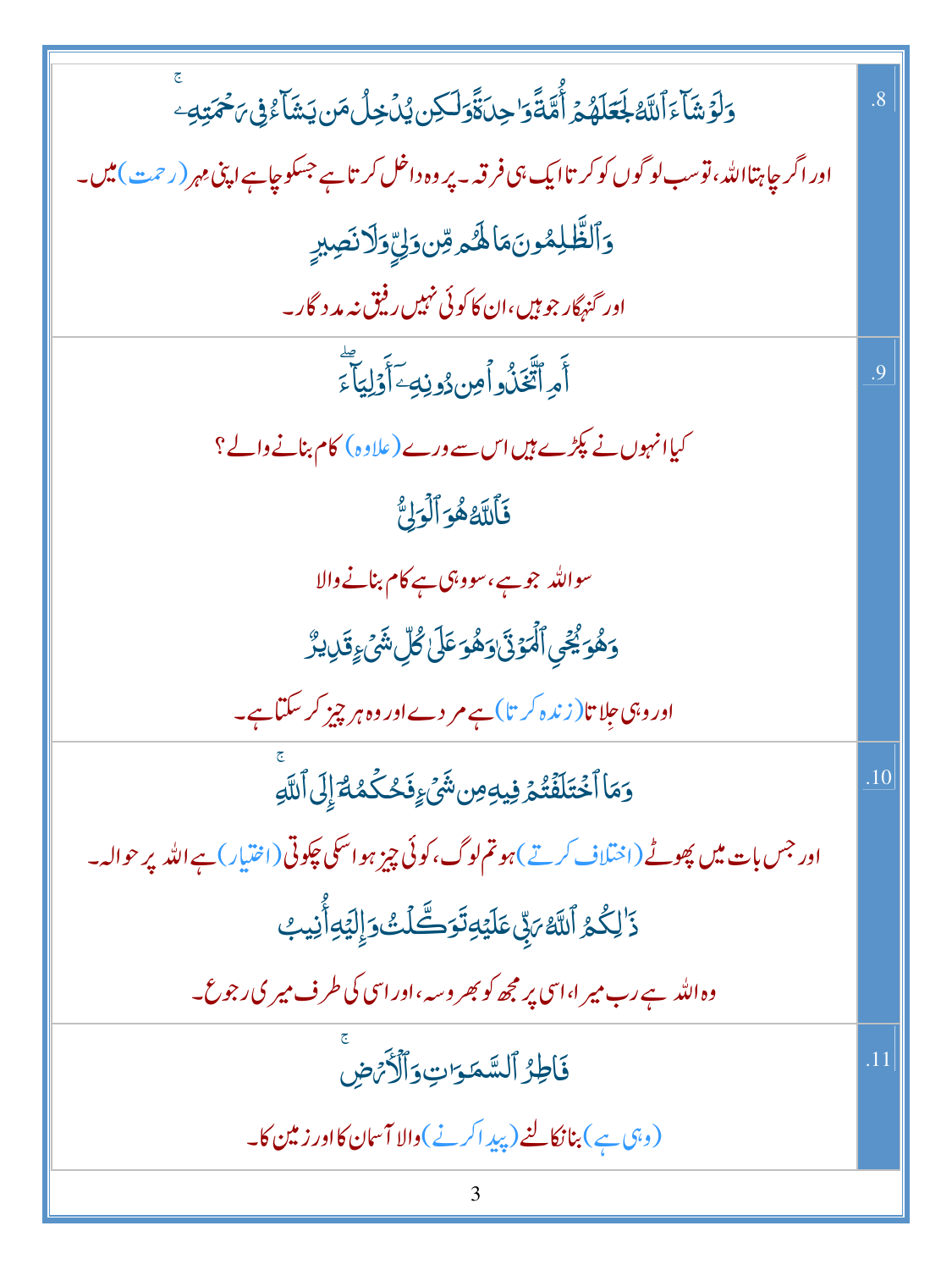| جَعَلَ لَكُم مِّنَ أَنفُسِكُمُ أَزْوَاجًاوَمِنَ ٱلْأَنۡعَمِ أَزۡوَاجًا    |     |
|---------------------------------------------------------------------------|-----|
| بنادیئے تم ہی میں سے جوڑے،اور چوپایوں میں سے جوڑے۔                        |     |
| <u>ي</u> َلۡ7ُوۡ کُمۡ فِيهِ                                               |     |
| .<br>بکھیر تا(پھیلا تا)ہے تم کواسی طرح۔                                   |     |
| ڶؽٙٙۺؘػڡؚؿؘ۫ڸڡؚۦۺؘ۬ؽؖٞۦٞؖٛۄؘۿ۫ۅؘٲڵۺۜڡؚؽڂٱڶڹؖڝؚێۯ                          |     |
| نہیں اس کی طرح کا ساکوئی۔اور وہی ہے سنتاد کیھتا۔                          |     |
| لَّهُ مَقَالِينُ ٱلسَّمَوَاتِ وَٱلْأَرَّضَ                                | .12 |
| اس پاس ہیں تخیاں آسانوں اور زمین (کے خزانوں) کی۔                          |     |
| يَبۡسُطُ ٱلرِّزۡقَالِهَن يَشَآءُوَيَقَٰٓلِهُ                              |     |
| پھیلا(کھول) دیتاہے روزی جس کو چاہے،اور ماپ (نپا تلا) دیتاہے (جس کو چاہے)۔ |     |
| ۪ٳڹۜۧڡ۠ڹؚڴڸۺؙٙۦؚۣ؏ؘڸۑؖڴ                                                   |     |
| وہ ہر چیز کی خبر رکھتاہے۔                                                 |     |
| ۺؘڒٙۼڷػ۠۫ٙۄڡؚۜٞڽٲڶڸۨٙؾڹۣڡؘٲۏڞؖؠؗٚڹؚڣٷٛۘڂٲ                                 | .13 |
| راه ڈال دی تم کو دین میں ،وبی جو کہہ دیا تھانوح کو،                       |     |
| وَٱلَّذِىَ أَوۡحَيۡنَآۤۤ إِلَيۡكَ                                         |     |
| اور حکم(وحی) بھیجا(ہےاے مچر)ہم نے تیری طرف،                               |     |
|                                                                           |     |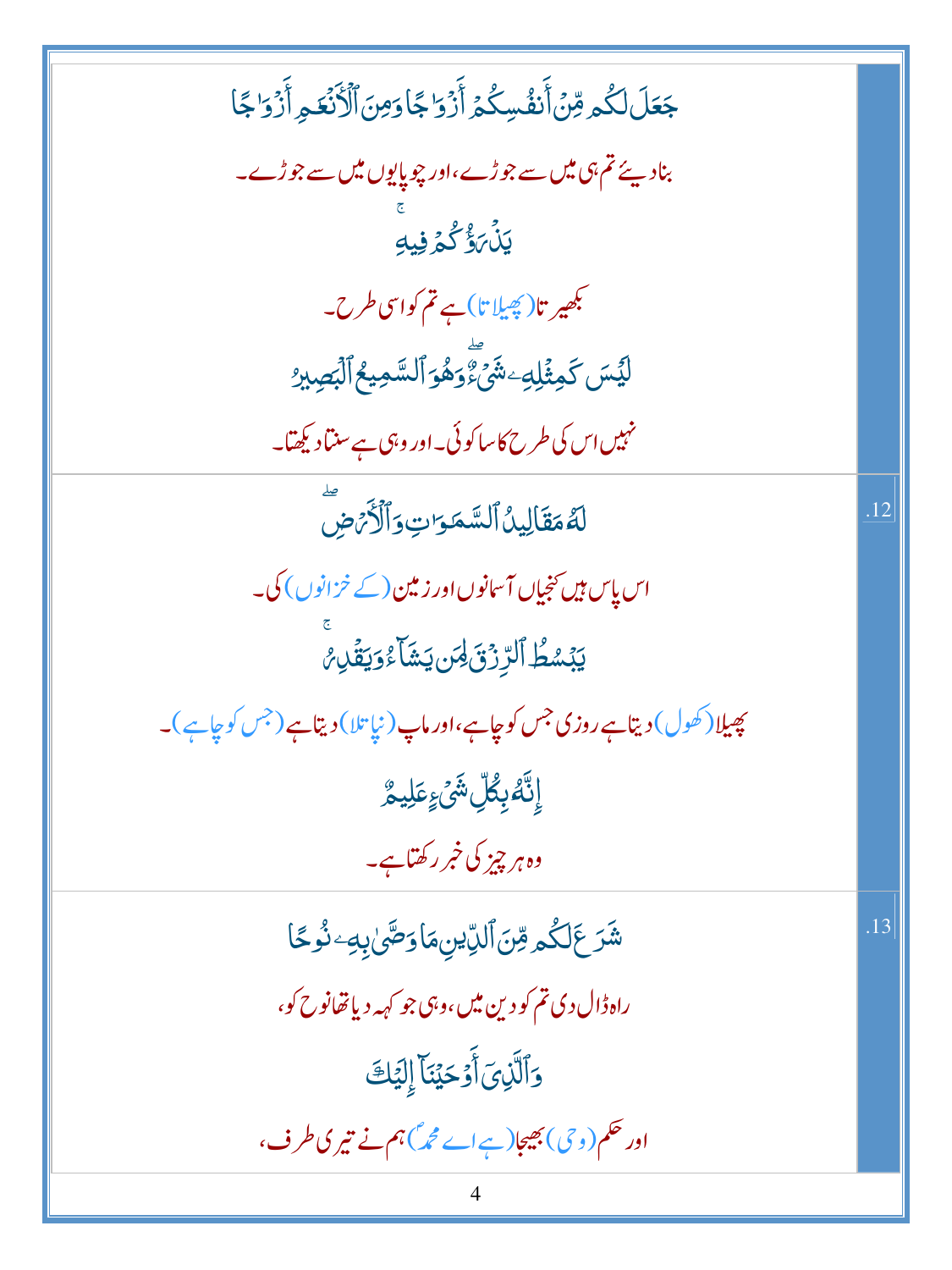| <mark>وَمَاوَصَّيۡنَابِ</mark> تِ ۚإِبۡرَاهِيمَ <b>ر</b> َمُوسَىٰوَعِيْسَىٰٓ                           |     |
|--------------------------------------------------------------------------------------------------------|-----|
| اور وہ جو کہہ دیاہم نے ابر اہیم کو،اور موسیٰ کو،عیسیٰ کو،                                              |     |
| ٲؖڽؙٲؘٛۊؚڽڡ۠ۅٱٲڵڸۨؾۜۥؘۏڶٲؾؘڠؘڗٞۊ۠ۏٲڣۣۑؗٶۜ                                                              |     |
| ىيە كە قائم ركھودين اور پھوٹ نە <u>ڑ</u> الواس مىن _                                                   |     |
| كَبْرَعَلَى ٱلْهُشْرِ كِينَ مَاتَدْعُوهُمْ إِلَيْهِ                                                    |     |
| بھاری پڑ تاہے شر یک والوں کو، جس طر ف توبلا تاہے ان کو۔                                                |     |
| ٱللَّهُ يَجۡنَبِىٓ إِلۡيَٰٓلِهِمَن يَشَآءُوَيَهۡلِىٓ إِلَيۡلِهِمَن يُٰٓنِيبُ                           |     |
| اللہ چن لیتاہے اپنی طرف جس کو چاہے۔اور راہ دیتاہے اپنی طرف اس کو جو رجوع لائے،                         |     |
| وَمَاتَفَرَّقُوٓ أَإِلَّا مِنْ بَعۡلِمَا جَآءَهُمُ ٱلۡعِلۡمُ بَغۡيَٰٓا بَيۡنَهُمۡ                      |     |
| اور پھوٹ جو ڈالی( فر قوں میں بٹے )،سوسمجھ آچکے پیچھے، آپس کی ضد سے۔                                    |     |
| <u>ۅٙ</u> ڶۏٙڶٲػڸڡؘڟٞۨٛۺڹڨؘٮٛٙ؈ؚ <i>ۥ؆ۑؚۨ</i> ٚڮٵۣ۪ڶؘٲۧٙڿڸؚ؋۠۠ۺۼؖٞؽڶؖڦٞٛۻ <i>ؽ</i> ڹؘؠٛؽۨ <sup>ٙ</sup> |     |
| اور اگر نہ ہوتی ایک بات جو نکل گئی ہے تیرے رب سے ایک ٹھہرے وعدے تک تو فیصلہ ہو جا تاان میں۔            |     |
| وَإِنَّ ٱلَّذِينَ أُورِثُواْ ٱلْكِتَبَ مِنْ بَعۡدِهِمۡ لَفِى شَكِّ مِّنۡهُ مُرِيبٍ                     |     |
| اور جن کوہاتھ لگی ہے کتاب ان کے پیچھے،وہ دھوکے میں ہیں اس سے،جو چین نہیں دیتا۔                         |     |
| فَلِلَ لِكَ فَأَدْعٌ                                                                                   | .15 |
| سونو(اے مجمہ)اُسی طرف(لو گوں کو) مُلا۔                                                                 |     |
| Ć                                                                                                      |     |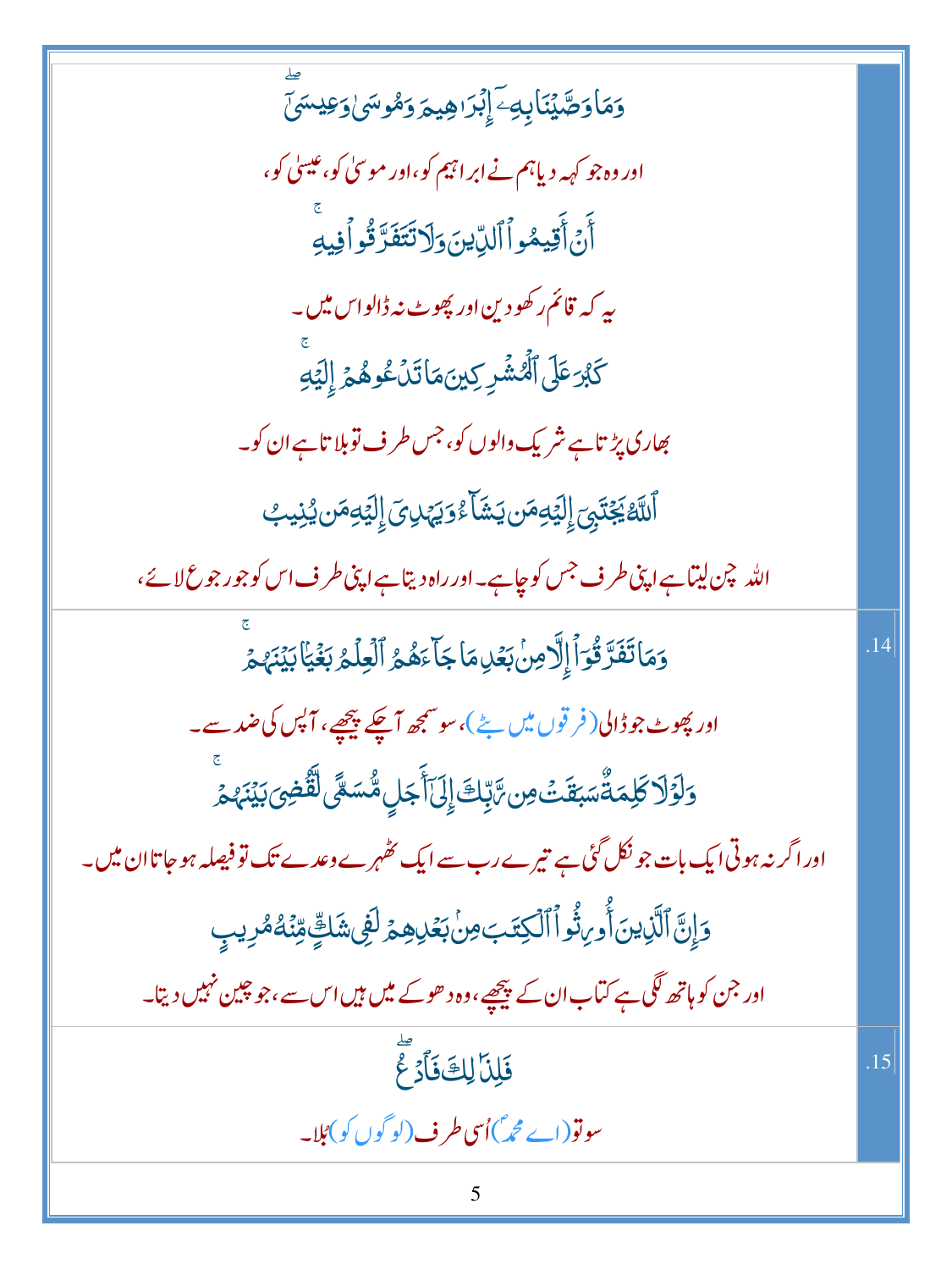وَٱسۡتَقِمۡ كَمَآ أُمِرۡتَّ وَلَاتَتَّبِعۡۖ أَهُوَآءَهُمۡٓ اور قائم رہ حبیبافرمادیا۔اور نہ چل ان کے چاؤں (خواہشات) پر۔ وَقُلْءَامَنتُ بِمَآ أَنزَلَ ٱللَّهُ مِن كِتَب اور کہہ، میں یقین لا پاہر کتاب پر جوا تاری اللہ نے۔ <u>ۅ</u>ٲٚڡۯٮ۠ٳڵٳؘػۺڶڹؽڹػڴۄۜؖ اور مجھ کو حکم ہے انصاف کر وں تمہارے نتیج۔ .<br>اَللَّهُ رَبُّنَا دَيَنَّكُمۡ لَ اللہ (ہی)رب ہے ہمارااور تمہارا۔ لَنَآأَعۡمَلۡنَاوَلَكُمۡ أَعۡمَلُكُمۡ ہم کو ملنے ہیں ہمارے کام،اور تم کو تمہارے کام۔ ٳ<br>ڵٳڂڿؖ**ڐؘڹ**ؘؿۣڹؘڹؘٲۏ*ڹ*ؘؽڹؘػۢۮ۠ کچھ جھگڑ انہیں ہم میں اور تم میں۔<br>\*\* ٱللَّهُ يَجۡمَعُ؋َيۡنَنَّاوَٳلِّيۡوِٱلۡصَٰبِيرُ اللہ اکٹھاکرے گاہم سب کواوراسی کی طرف پھر (لوٹ کر) جاناہے۔ <u>ۏ</u>ٲڷؘۜۯؚؾؾؙڲؙٵۧڿ۠ۅڽؘ؈ۣ۬ٲٮ<sub>ڷۜ</sub>ٶؚڛۢڹڡٙٛڸؚڡؘٵٲۺؾ۠ڿؚۑڹڶ*ڟٞ*ڂڿۜؾ۠ۿ۠ؿ<sub>ۮ</sub>ؘٳڿۻؘڎۨٞۼؚڹڶؘ؆ۭڹ<sub>ۨ</sub>ؠؽٙ .16 اور جولوگ ڈالتے ( جھگڑتے ) ہیں اللہ کی بات میں، جب خلق (مخلوق )اس کومان چکی، ان کا جھگڑ اڈگ رہا( یا <sup>طل</sup> ) ہے ان کے رب کے ہاں ،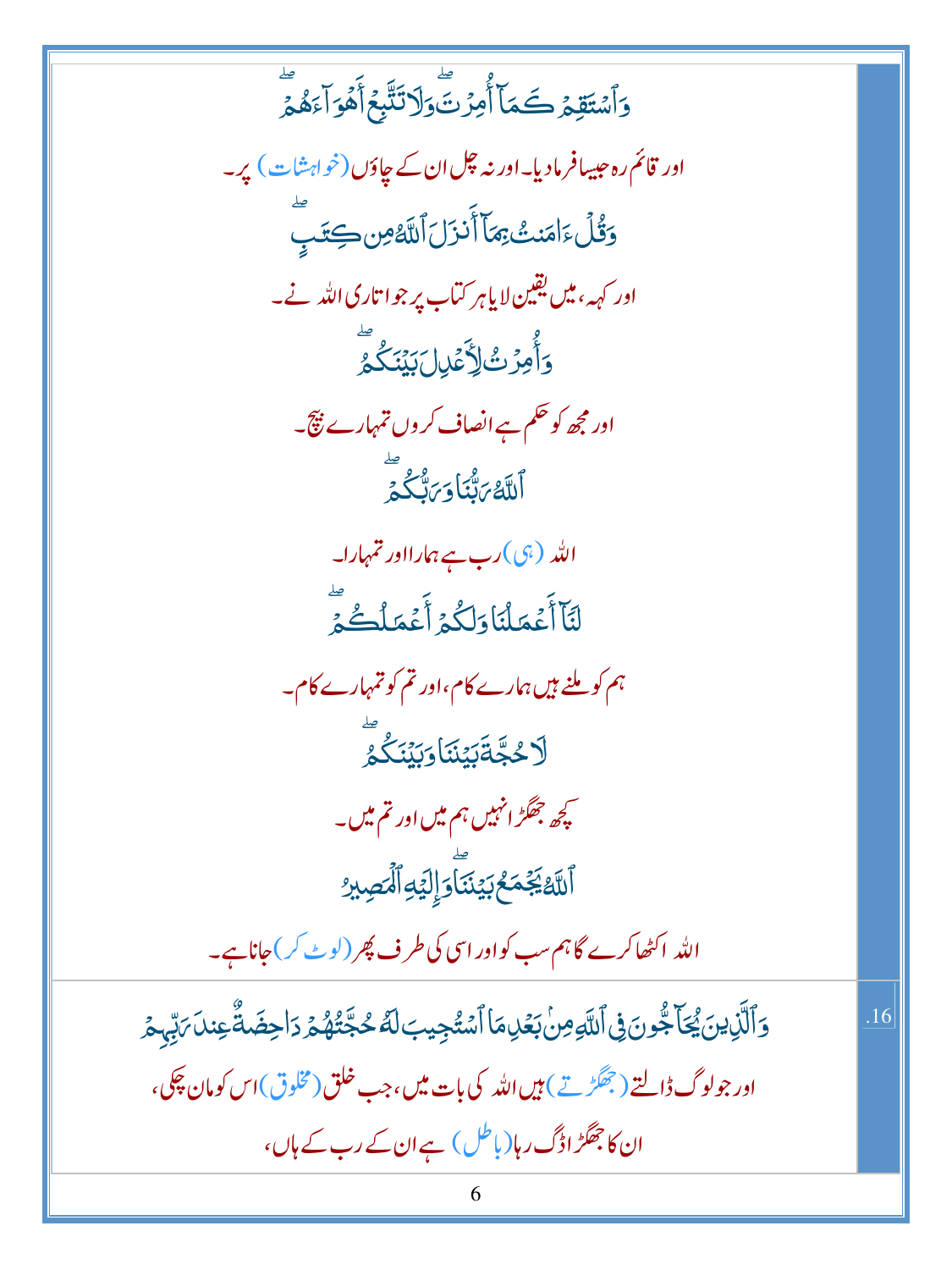| وَعَلَيْهِمْ غَضَبٌ وَلَهُمْ عَذَابٌ شَلِيلٌ                               |     |
|----------------------------------------------------------------------------|-----|
| اور ان پر (الله  کا)غصه ہے،اور ان کوسخت مار ہے۔                            |     |
| ٱللَّهُ ٱلَّذِىَ أَنزَلَ ٱلۡكِتَبَ بِٱلۡلَّىٰٓ وَٱلۡمِیزَانَ               | .17 |
| الله وہ ہے جس نے اتاری کتاب سچے دین پر،اور (عدل دانصاف کی)ترازو۔           |     |
| وَمَايُدُ بِهِكَ لَعَلَّ ٱلسَّاعَةَ قَرِيبٌ                                |     |
| اور ت <mark>جھ کو کیاخبر ہے شاید وہ گھڑی پاس ہو۔</mark>                    |     |
| يَسْتَعُجِلُ بِهَا ٱلَّذِينَ[دَيْؤُمِنُونَ بِهَا                           | .18 |
| شآنې ( جلد ي) کرتے ہيں اسکی جو يقين نہيں رکھتے اس پر۔                      |     |
| وَٱلَّٰٓنِينَءَامَنُواۡمُشۡفِقُونَ مِنۡہَاوَيَعۡلَمُونَ أَنَّمَاۤاۡلَـٰٓئَ |     |
| اور جویقین رکھتے ہیں ان کواس کاڈر ہے،اور جانتے ہیں کہ وہ ٹھیک ہے۔          |     |
| أَلَآ إِنَّ ٱلَّذِينَ يُمَارُونَ فِى ٱلسَّاعَةِلَّفِى ضَلَلِ بَعِيدٍ       |     |
| سنتاہے جولوگ جھگڑتے ہیں اس گھڑی کے آنے میں،وہ بہکے ہیں صریح۔               |     |
| ٳ۩ۜڟڟٟؠڡؙ۠ <mark>ڹؚۼ</mark> ؚڹٳۏؚٶٷۯڗٛڽ۠؋ڹؾؘڵٙٷ                            | .19 |
| اللہ نرمی رکھتاہے اپنے بند وں پر،روزی دیتاہے جس کوچاہے۔                    |     |
| وَهُوَ ٱلۡقَوِیُّ ٱلۡعَزِیزُ                                               |     |
| اور وہ ہے زورآ ور زبر دست۔                                                 |     |
|                                                                            |     |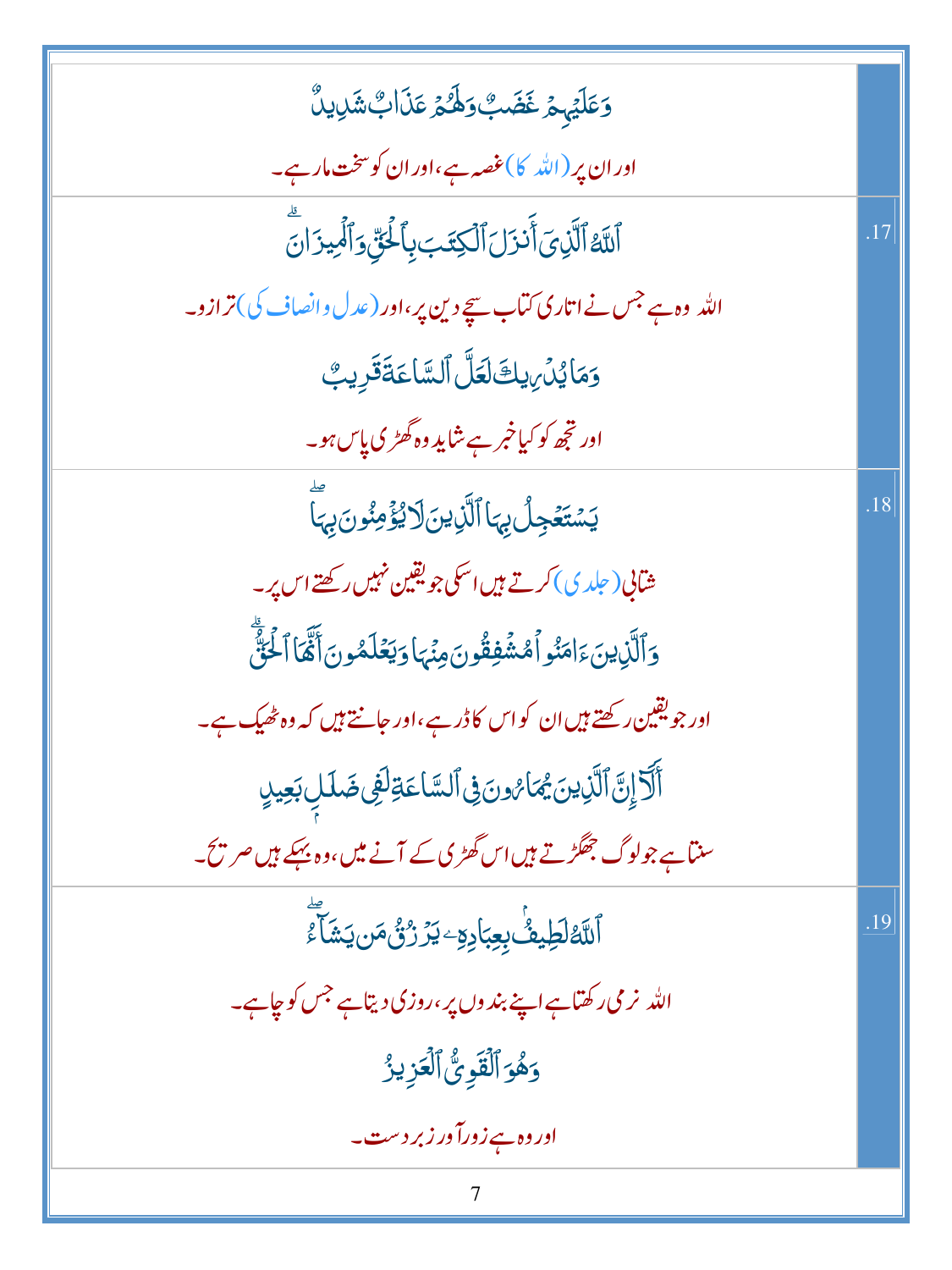| <b>مَن كَانَ يُرِينُ حَرِّثَ ٱلۡأَخِرَةِنَزِرۡلَٰهُۚ فِى حَرۡ ثِهِ ۖ</b>                                 | .20 |
|----------------------------------------------------------------------------------------------------------|-----|
| جو کوئی چاہتاہو آخرت کی کھیتی،بڑھادیں ہم اس کواس کی کھیتی۔                                               |     |
| <u>و</u> َمَن كَانَ يُرِينُ حَرَّتَ ٱلدُّنۡيَانُّؤۡتِهِۦ مِنۡهَاوَمَالَهُ فِى ٱلۡأَخِرَةِمِن نَّصِيبِ    |     |
| اور جو کوئی ہو چاہتاد نیا کی کھیتی،اس کو دیں ہم اس میں سے،اور اس کو نہیں آخر ت میں <del>ک</del> چھ حصہ ۔ |     |
| أَمْ لَهُمْ شُرَكَةُ أَشَرَعُواً لَهُمْ مِّنَ ٱلدِّينِ مَالَمْ يَأْذَنُ بِهِ ٱللَّهُ                     | .21 |
| کیاان کے اور شریک ہیں جو راہڈالی ہے انہوں نے ان کے واسطے دین کی جس کا حکم نہیں دیااللہ نے ؟              |     |
| <u>و</u> َلَوَلَاكَلِمَةُٱلْفَصَٰلِ لَقُّضِىَ بَيۡنَہُ مِّ                                               |     |
| اور اگر نہ ہوتی بات فیصلہ کی (طے ش <sub>ُرہ</sub> )تو فیصلہ ہو جا تاان میں۔                              |     |
| وَإِنَّ ٱلظَّلِمِينَ لَهُمْ عَذَابٌ أَلِيمٌ                                                              |     |
| اور بیشک جو گنہگار <sup>ہ</sup> یں ان کو د <sub>کھ</sub> کی مار ( عذ اپ ) ہے۔                            |     |
| <i>ڐؘۯ</i> ؽٱڵڟؐڸڡؚؾ <i>ؽۿ</i> ۺؙٛڣؚۊؚؾۣ؈ٚٵۜڪؘ؊ڋؚٳٲۏۿؙۏؘۯٳۊۼۢڔؚڥٟ؞ۧؖ                                     | .22 |
| تودیکھے ( گا ) گنہگار ڈرتے ہوں گے اپنی کمائی سے ،اور وہ پڑناہے ان پر۔                                    |     |
| وَٱلَّذِينَ ءَامَنُواْ وَعَمِلُواْٱلصَّلِحَتِ فِى رَوْضَاتِ ٱلْجُنَّاتِ                                  |     |
| اور جویقین لائے،اور بھلے کام کئے باغوں میں ہیں بہشت کے۔                                                  |     |
| ِ<br>ۿ <sub>ػ</sub> ۄۿۜٳؾۺؘٲٷڹ؏ڹڶ؆ؚڹؚۨۿؚؚۄ                                                               |     |
| ان کو(کے لئے) ہے جو چاہیں اپنے رب کے پاس۔                                                                |     |
| 8                                                                                                        |     |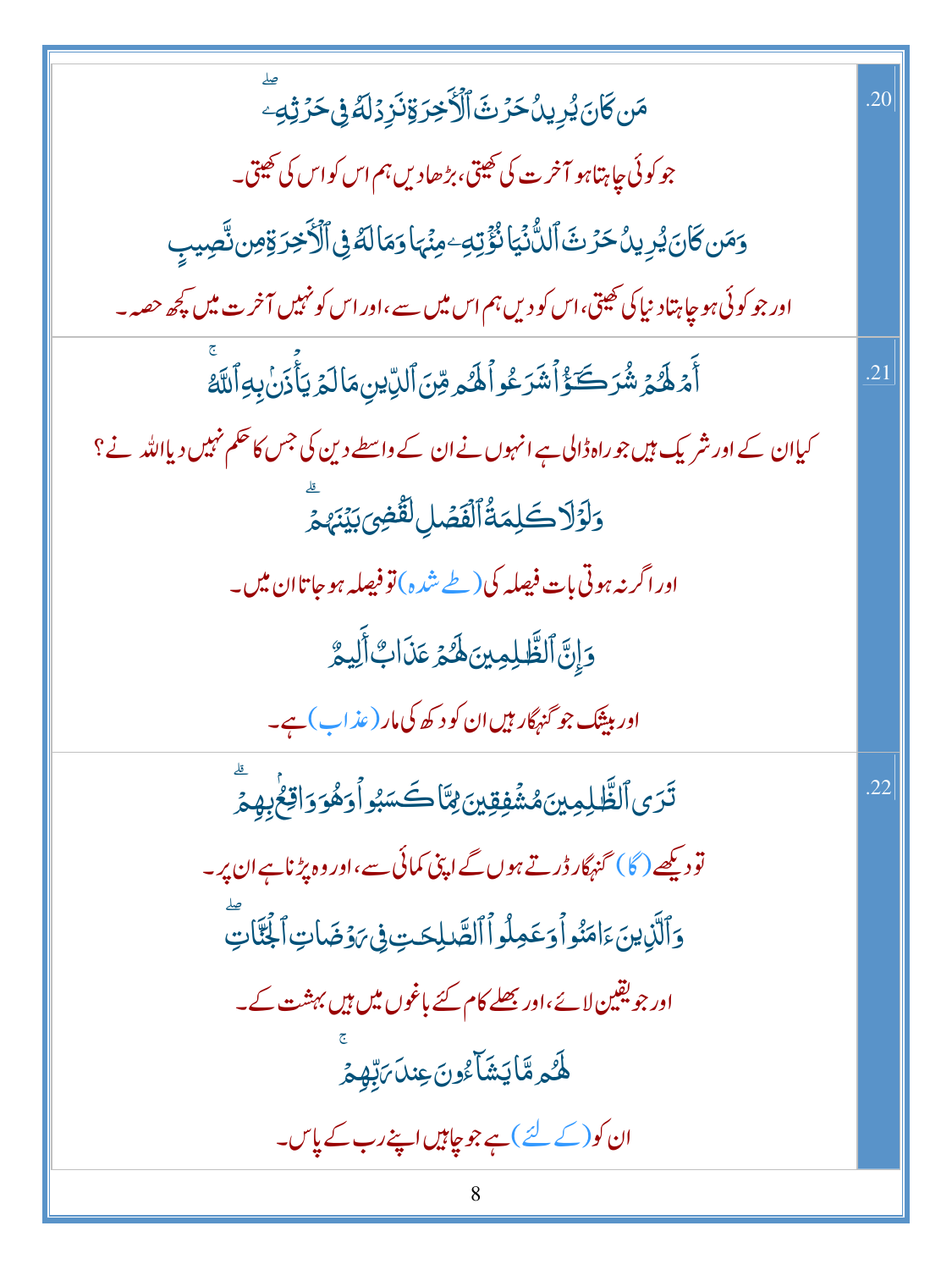| ذَٰ لِكَ هُوَ ٱلْفَضَلُ ٱلْكَبِيرُ                                                                             |     |
|----------------------------------------------------------------------------------------------------------------|-----|
| یہی ہے بڑی بزرگی(بڑافضل)۔                                                                                      |     |
| دَ ٰ لِكَ ٱلَّذِى يُبَشِّرُ ٱللَّهُ عِبَادَةُ ٱلَّذِينَ ءَامَنُو أَوَعَمِلُواْ ٱلصَّلِحَتِ                     | .23 |
| یہ خوشنجر ک <b>ی دیتاہے اللہ اپنے ایماندار بندوں کوجوکرتے ہیں بھلے کام۔</b>                                    |     |
| <u>ػ۠ڶ</u> ڵؖٲٲٛۺٙڵػ۠ؗٙۿؘ؏ؘڶؽ <sub>ٙ</sub> ڡؚٲۜٙؗؗۼڗٙٳٳ۪ڷٵڵٙٶؘڐۊؘۜڣ۩ڶڷٷۯؼؖ                                     |     |
| تو <sub>کہہ</sub> ، میں مانگنانہیں تم سے اس پر پچھ نیگ (اجر) مگر دوستی چاہیئے(محبت ہو)ناتے ( قرابت داروں) میں۔ |     |
| و <i>َمَن يَقۡتَرِ ثَ حَسَنَةً ذَّ</i> رۡرَٰكَ فِيہَا حُسۡنَاۤ                                                 |     |
| اور جو کوئی کمائے گا ٹیکی، ہم اس کو بڑھادیں گے اس کی خو پی۔                                                    |     |
| ٳڹۜٞٳٱللَّةَ غَفُورٌ شَكُورٌ                                                                                   |     |
| بیشک اللہ معاف کر تاہے حق مانتا۔                                                                               |     |
| أَمَّ يَقُولُونَ أَفۡتَرَىٰ عَلَىٰ ٱللَّهِ كَذِبَّا                                                            | .24 |
| کیا کہتے ہیں اس نے باندھااللہ پر حجھوٹ (بہتان اللہ پر)؟                                                        |     |
| <b>فَإِن يَشَإِ ٱللَّهُ يَخْتِمُ عَلَىٰ قَلْبِكَّ</b>                                                          |     |
| سواگراللہ جاہےمہر کر دے تیرے دل پر۔                                                                            |     |
| <b>وَيَمۡحُ ٱللَّهُ ٱلۡبَطِلَ وَيُحِنُّ ٱلۡئَیَّ بِكَلِمَتِهِۦ</b>                                             |     |
| اور مٹادے اللہ حجھوٹ کو،اور ثابت کر تاہے پچ کواپنی باتوں سے۔                                                   |     |
| 9                                                                                                              |     |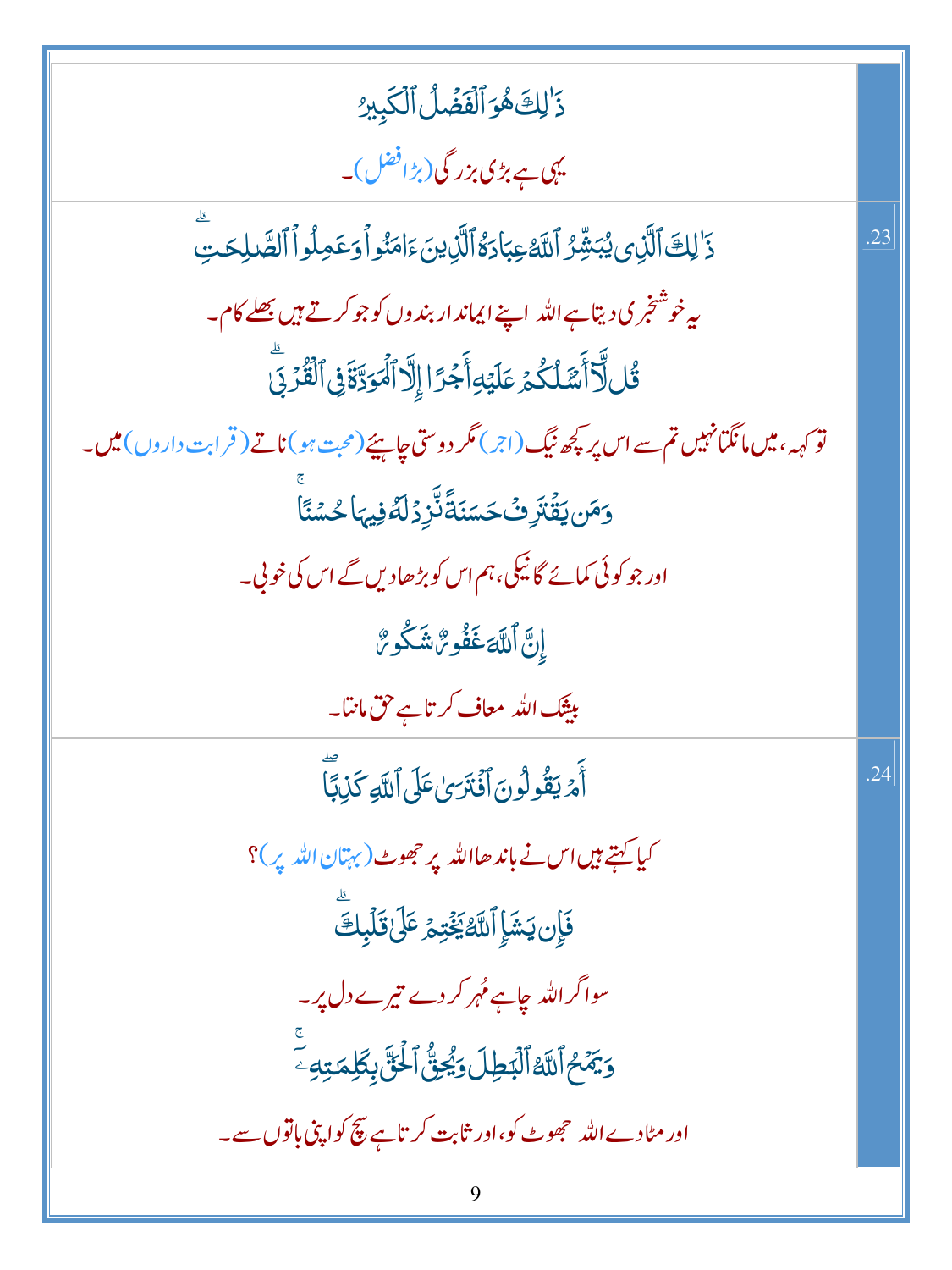إِنَّهُ عَلِيهُ بِذَاتِ ٱلصُّدُورِ اس کومعلوم ہے جو دلوں میں ہے۔ .25 وَهُوَ ٱلَّذِى يَقَْبَلُ ٱلتَّوۡبَةَعَنۡ عِبَادِةِ ۖ وَيَعۡفُواْعَنِ ٱلسَّيَّاتِ اور وہی ہے جو قبول کر تاہے توبہ اپنے بند وں سے،اور معاف کرتاہے برائیاں، وَيَعْلَمُ مَاتَفْعَلُونَ اور جانٽاہے جو (تم) کرتے ہو۔ <u>وَيَ</u>سۡتَجِيبُٱلَّٰٓزِينَءَامَنُواۡوَعَمِلُواۡٱلصَّلِكِتِوَيَزِيلُهُمِ مِّن فَضَٰلِهِۦ .26 اور د عاسنتا ہے ایمان والوں کی، جو بھلے کام کرتے ہیں،اور بڑ ھتی (زیادہ) دیتاہے ان کو اپنے فضل سے۔ <u>وَ</u>ٱلْكَفِرُونَ لَهُمَّ عَذَابٌ شَدِيدٌ اور جو منګر <del>بی</del>ں،ان کوسخت مار ہے۔ <u>و</u>َلَوۡ بَسَطَ ٱللَّهُ ٱلرِّرۡ وَىَ لِعِبَادِهِۦ لَبَعۡوَ أَفِى ٱلۡأَمۡ ضِ وَلَٰكِن يُنَزِّلُ بِقَدَىٰءِ مَّا يَشَأْءُ .27 اور اگر پھیلا دے ( دیتا)اللہ روزی اپنے بندوں کو تو دھوم(سرکشی)اٹھائیں ملک میں، یرا تار تاماپ کر جتنی چاہتاہے۔ ٳۣڹؓڡ۠ۨڹؚۼؚڹٳۮؚۊۦڿۜڹؚڹۯؙڹڝؚڹۯ۠ بیشک وہ اپنے بند وں کی خبر رکھتاہے، دیکھتا۔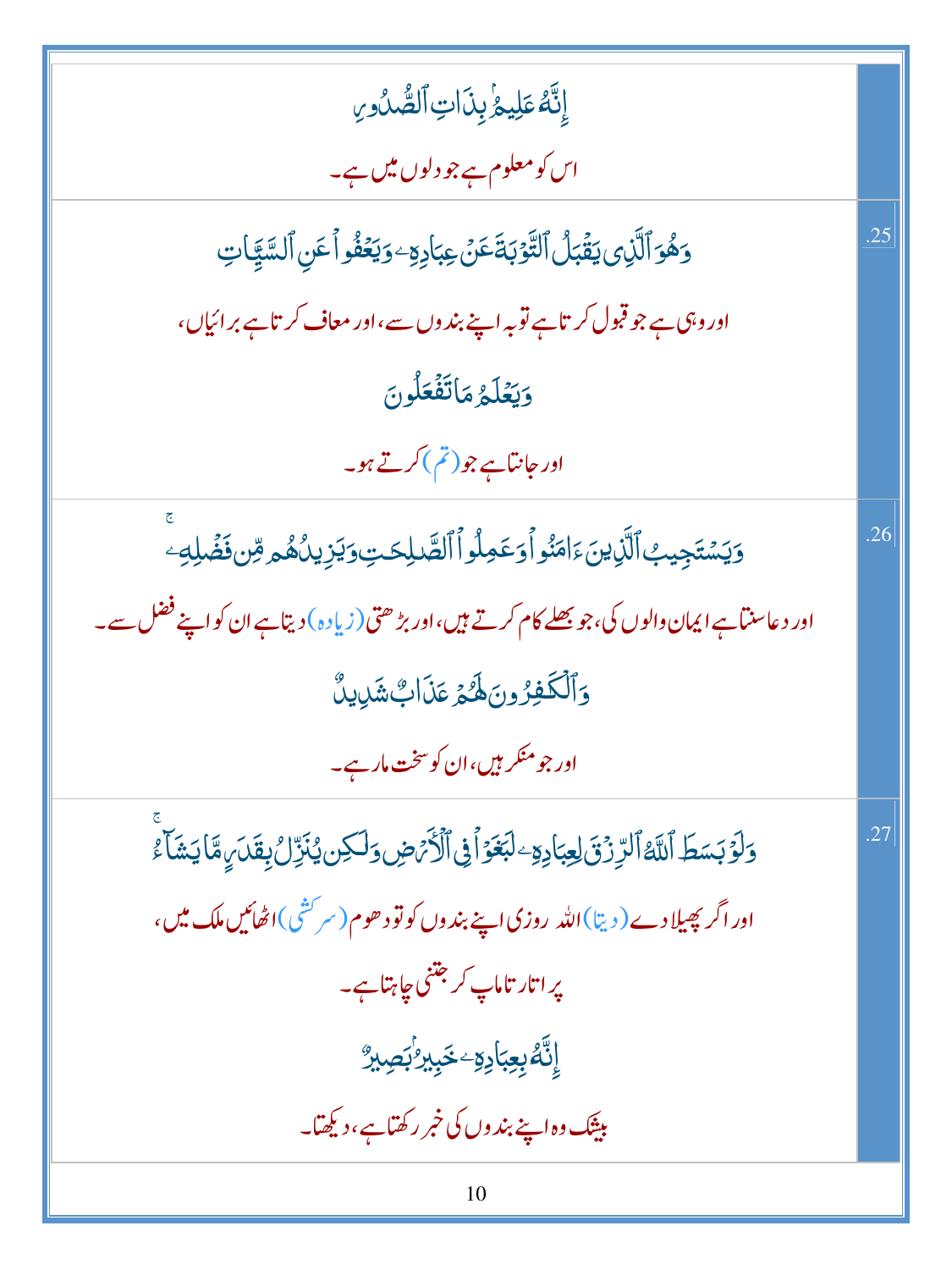| وَهُوَ ٱلَّذِى يُنَزِّلُ ٱلۡغَيۡثَ مِنۡ بَعۡلِمَاقَنَطُواۡ وَيَنشُرُ ىَحۡمَتَكُ          | .28 |
|------------------------------------------------------------------------------------------|-----|
| اور وہی ہے جوا تار تاہے مینہ، پیچھے اس سے کہ آس توڑ چکے،اور پھیلا تاہے اپنی مہر (رحمت)،  |     |
| وَهُوَ ٱلۡوَلِّ ٱلٰۡٓكَمِينُ                                                             |     |
| اور وہی ہے کام بنانے والاخو بیوں سر اہا۔                                                 |     |
| <u>وَمِنْ</u> ءَايَتِهِ خَلْقُ ٱلسَّمَرَاتِ وَٱلْأَيْرَضِ وَمَابَثَّ فِيهِمَامِن دَآتَةٍ | .29 |
| اور ایک اس کی نشانی ہے بنانا آسانوں کااور زمین کا،اور جتنے کبھیرے ہیں ان میں جانور۔      |     |
| دَهُوَعَلَىٰ جَمَٰعِهِمُ إِذَا يَشَآءُقَلِيدٌ                                            |     |
| اور وہ جب چاہے ان سب کو اکھٹا کر سکتاہے۔                                                 |     |
| وَمَآ أَصَبَكُم مِّن مُّصِيبَةٍفَبِمَا كَسَبَتۡ أَيۡلِايكُمۡ                             | .30 |
| اور جو پڑے تم پر کوئی سختی،سو بدلہ اس کاجو کمایاتمہارے ہاتھوں نے،                        |     |
| وَيَعۡفُواۡۖ عَن كَثِيرٍ                                                                 |     |
| اور (گناہ تو)معاف کر تاہے بہت۔                                                           |     |
| وَمَآ أَنتُم تِمُعُجِزِينَ فِى ٱلْأَرَضِ                                                 | .31 |
| تم تھکانے والے نہیں (اللہ کو) بھاگ کر زمین میں۔                                          |     |
| وَمَالِكُمْ وِّن دُونِ ٱللَّهِ مِن وَلِّيِّ وَلَا نَصِبِرٍ                               |     |
| اور کوئی نہیں تم کواللہ کے سواکام بنانے والا،نہ مد د گار۔                                |     |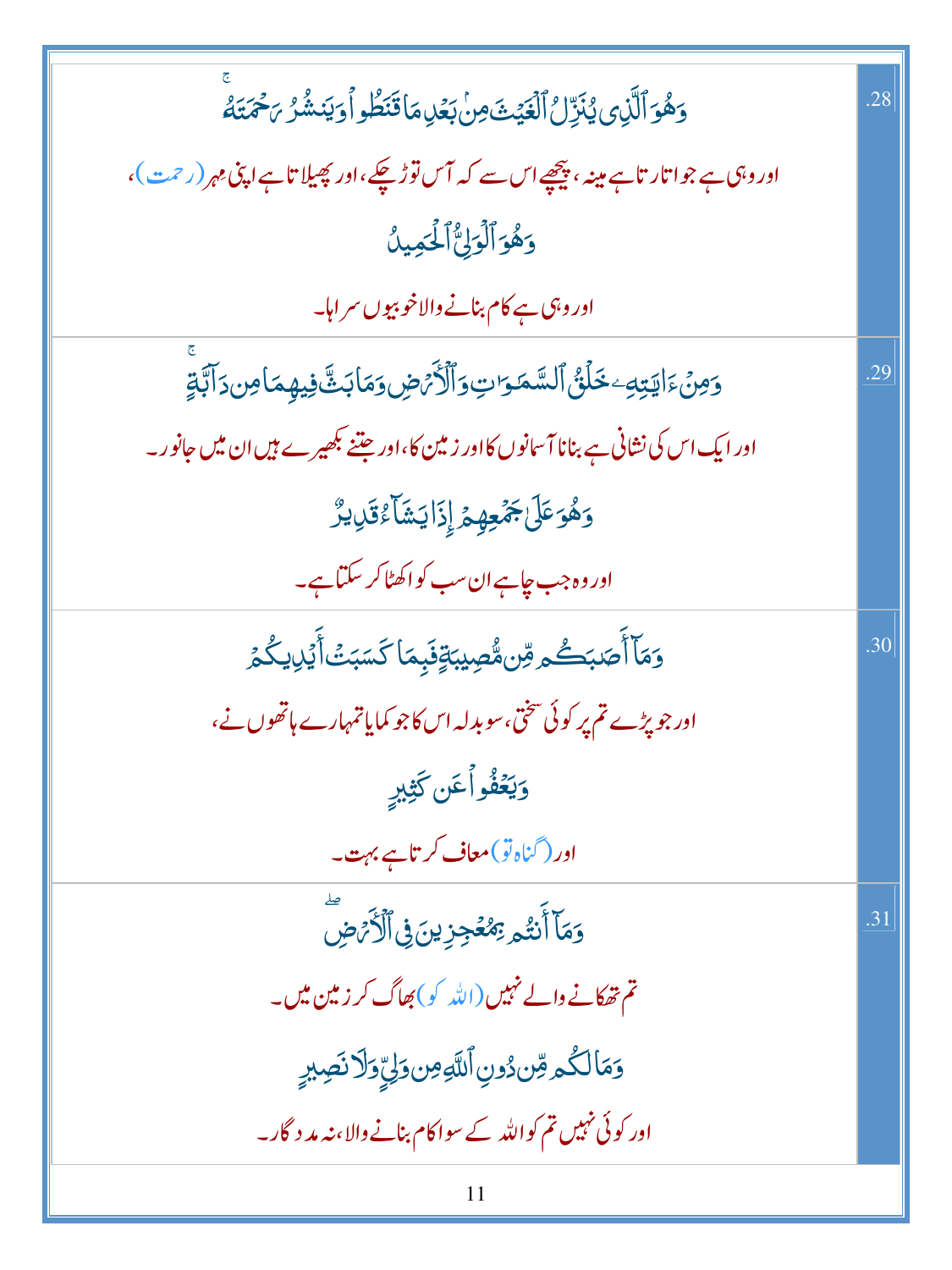| وَمِنۡءَايَتِهِٱلۡجَوَاءِ فِىٱلۡبَحۡدِ كَٱلۡكَٰفَكَهِ                                  | .32 |
|----------------------------------------------------------------------------------------|-----|
| اور ایک اس کی نشانی ہے چلتے جہاز دریامیں، جیسے پہاڑ۔                                   |     |
| ٳۣڹؾؿؘٲٛؽۺڮڹٱڵڗؚؠڂڡؘ۬ؾڟۢڶڷڹٙۥٙۏٳڮٮؘٷٙڸڟٙۿڔۊۦؖٚ                                         | .33 |
| اگر چاہے تھام دے باؤ (ہوا)، پھر رہ جائیں سارے دن کھٰہرے اس کی پیپھٔ پر۔                |     |
| ٳۣڽٞٙۏۣ۬ۮٙٳڸۜڷٵؘڒؘؾؾٟٳڲ۠ڵؚۻڹۜٲؠۣۺؘػۢۅؠۣ                                                |     |
| مقرر (بلاشبہ)اس میں پتے (نشانیاں) ہیں ہر ٹھہرنے (صبر اور شکر کرنے) والے کوجوحق مانے۔   |     |
| آَوۡ يُوبِقَٰهُنَّ بِمَا كَسَبُواۡوَيَعۡفُ عَن كَثِيرٍ                                 | .34 |
| یاتباہ کر دے ان کو ان کی کمائی سے،اور معاف بھی کرے بہتوں کو۔                           |     |
| وَيَعۡلَمَ ٱلَّذِينَ يُجَدِلُونَ فِىٓءَايَتِنَامَا لَهُ مِرِّسِ تَحِيصٍ                | .35 |
| اور جان لیں جو جھگڑتے ہیں ہماری قدر توں میں کہ نہیں ان کو بھاگنے کی جگہ ( جائے پناہ )۔ |     |
| فَمَآ أُوتِيتُم <i>ِ وِّن شَيۡۦ ۚ</i> فَمَتَــُمَّا لَٰٓـٰٰٰٰٰٰٓٓٓٓٓٓالنُّنۡيَّآ       | .36 |
| سوجو ملاہے تم کو کچھ چیز ہو،سوبر تناہے دیاکے جیتے۔                                     |     |
| وَمَاعِندَٱللَّهِخَبِّرُّ وَأَبَّقَىٰ                                                  |     |
| اور جواللہ کے ہاں بہتر ہے اور رہنے والا                                                |     |
| لِلَّذِينَءَامَنُواْوَعَلَىٰ مَيْهِمْ يَتَوَكَّلُونَ                                   |     |
| ( یعنی ) واسطے ایمان والوں کے جواپنے رب پر بھر وسہ رکھتے ہیں۔                          |     |
| 12                                                                                     |     |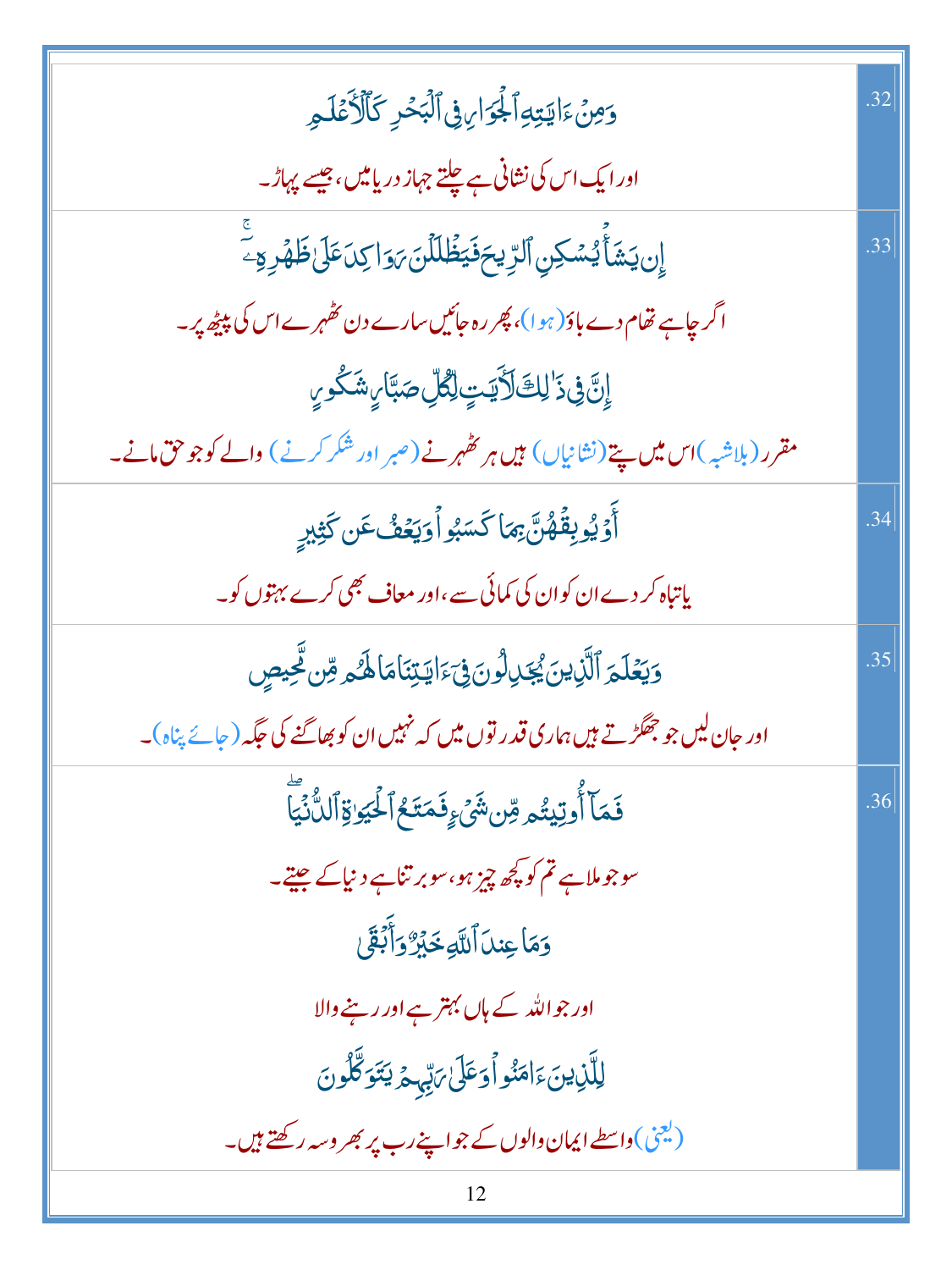| وَٱلَّذِينَ يَجۡتَذِبُونَ كَبَٓبِرَ ٱلۡأَثۡوِ وَٱلۡفَوَاحِشَ                    | .37 |
|---------------------------------------------------------------------------------|-----|
| اور جو بچتے ہیں بڑے گناہوں سے اور بے حیائی سے                                   |     |
| وَإِذَامَاغَضِبُواۡهُمۡ لِنَخۡفِرُونَ                                           |     |
| اور جب غصہ آئے وہ معاف کرتے ہیں۔                                                |     |
| وَٱلَّٰٓنِينَ ٱسۡتَجَابُواۡلِرَبِّهِمۡ وَأَقَامُواۡ ٱلصَّلَوٰنَ                 | .38 |
| اور جنہوں نے حکم مانااپنے رب کااور کھڑی( قائم) کی نماز۔                         |     |
| وَأَمۡرُهُمۡ شُوِىَىٰ بَيۡنَهُ مَ                                               |     |
| اور ان کاکام ہے مشورہ سے آ پس کے۔                                               |     |
| وَلِمَّا يَرْقُنَّهُمَّ يُنْفِقُونَ                                             |     |
| اور ہمارادیا پچھ خرچ کرتے ہیں۔                                                  |     |
| وَٱلَّذِينَ إِذَآ أَصَابَهُمُ ٱلۡبَغۡىٰ هُمۡ يَنتَصِرُونَ                       | .39 |
| اور وہ لوگ کہ جب ہوئےان پر چڑھائی تووہ( مناسب ) بدلہ لیتے ہیں۔                  |     |
| <mark>ۯ<sup>ؚ</sup>ڿٙۯ<sub>ٙٵ</sub>ٙ</mark> ۯ۠ٲٛۺؾۣػۊٟۺؾۣػٙۊۜ۠ۊ <i>ؿ۫</i> ڶٛۿٵؖ | .40 |
| اور بُرائی کابدلہ بُرائی دلیں ہے۔                                               |     |
| فَمَنۡ عَفَاوَأَصۡلَحَوۡأَجۡرُهُۚ عَلَى ٱللَّهِ                                 |     |
| پھر جو کوئی معاف کرے اور سنوارے،سواس کاثواب ہے اللہ کے ذمے،                     |     |
| 13                                                                              |     |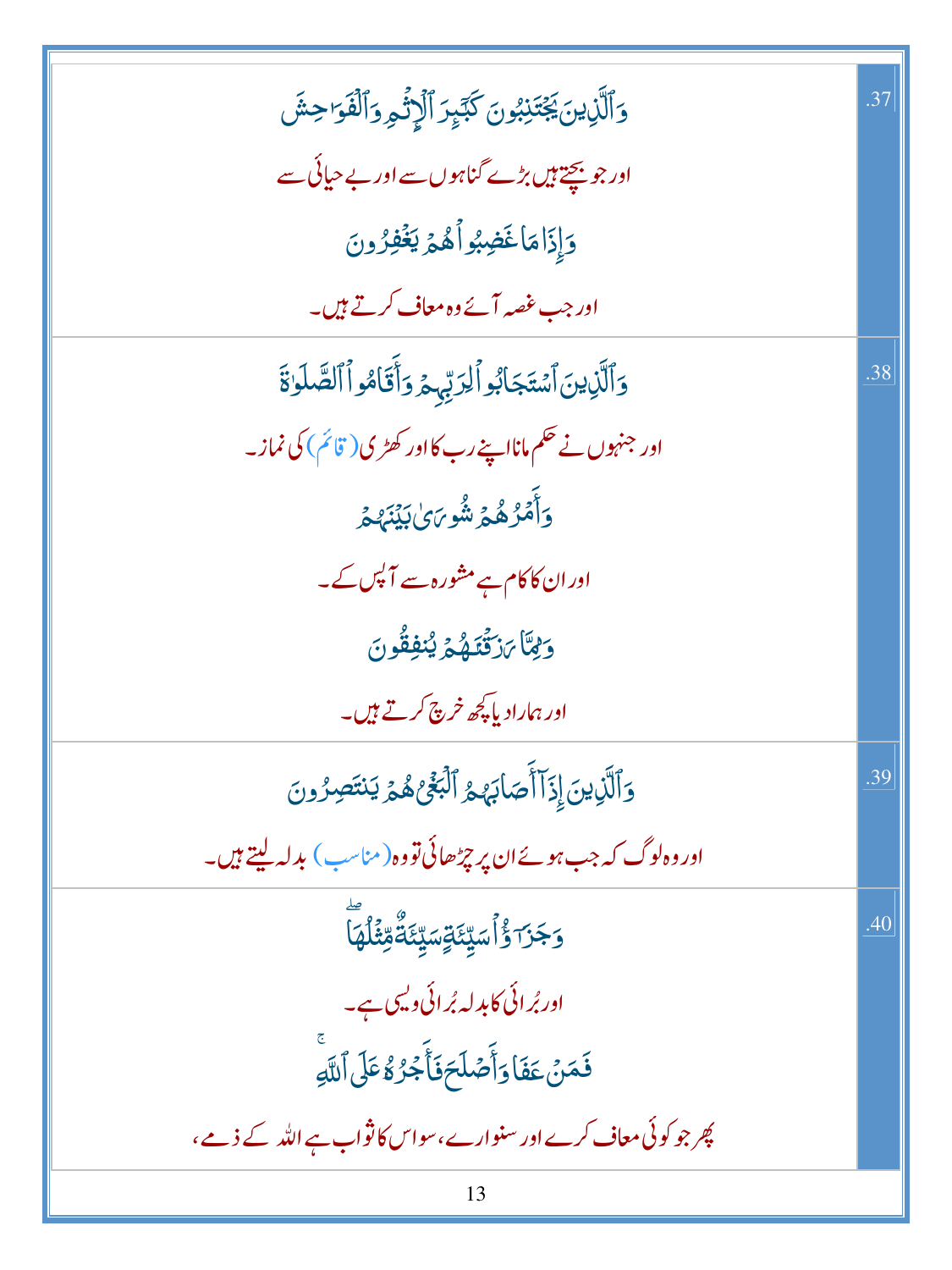| ٳۣڹَّۀڶٲٛؿؙ <sub>ػؚ</sub> ڹ۠ٱڶڟ۠ۜڸڡؚؾ                                                                         |     |
|---------------------------------------------------------------------------------------------------------------|-----|
| <mark>بیٹنک اس کوخوش (پسند) نہیں آتے گنہگار۔</mark>                                                           |     |
| وَلَهَنِ ٱنتَصَرَ بَعُدَظُلُمِهِ ۖ فَأُوَلَٰٓئِكَ مَا عَلَيۡهٖ هِنسَبِيلِ                                     | .41 |
| جو کوئی بدلہ لے اپنے ظلم پر سوان پر بھی نہیں الاہنا( <sup>کپڑ</sup> )۔                                        |     |
| إِنَّهَا ٱلسَّبِيلُ عَلَى ٱلَّذِينَ يَظُلِمُونَ ٱلتَّاسَ وَيَبْعُونَ فِى ٱلْأَرَّصِ بِغَيْرِ ٱلْحَقِّ         | .42 |
| الاہنا( <sup>پکڑ</sup> ) توان پر ،جو ظلم کرتے ہیں لو گوں پر اور دھوم اٹھاتے (زیاد ٹی کرتے ) ہیں ملک میں ناحق۔ |     |
| أُوۡلَٰٓبِكَ لَهُمۡ عَذَابٌ أَلِيمُّ                                                                          |     |
| ان لوگوں کو ہے <sub>ف</sub> ُرکھ کی مار۔                                                                      |     |
| وَلَهَن صَبَرَ وَغَفَرَ إِنَّ ذَٰ لِكَ لَهِنَ عَزْمِ ٱلْأُمُورِ                                               | .43 |
| اور البتہ جس نے سہااور معاف کیا، بیٹک بہ کام ہمت کے ہیں۔                                                      |     |
| وَمَن يُضۡلِلِ ٱللَّهُ فَمَالَهُ مِن وَلِيِّ مِّنۡ بَعۡلِهِ ۚ                                                 | .44 |
| اور جس کوراہ نہ دے اللہ ، تو کوئی نہیں اس کاکام بنانے والا اس کے سوا۔                                         |     |
| وَتَرَى ٱلظَّلِمِينَ لَتَارَأَوُٱ ٱلۡعَذَابَ يَقُولُونَ هَلۡ إِلَىٰ مَرَدٍّ مِّن سَبِيلٍ                      |     |
| اور تو دیکھے گنہگاروں کو جس وقت دیکھیں گے عذاب کہیں گے کسی طرح پھر (پلٹ) جانے کی بھی ہو گی کوئی راہ؟          |     |
| وَتَرَىٰهُمۡ يُعۡرَضُونَ عَلَيۡهَا خَشِعِينَ مِنَ ٱلنُّالِّ يَنظُرُونَ مِن طَرۡ فٍ خَفِّ                      | .45 |
| اور تو دیکھے ان کو سامنے لائے گئے ہیں آگ کے ،نوے ( جھکی ) آنکھیں ذلّت سے ، دیکھتے ہیں چچپی نگاہ سے۔           |     |
|                                                                                                               |     |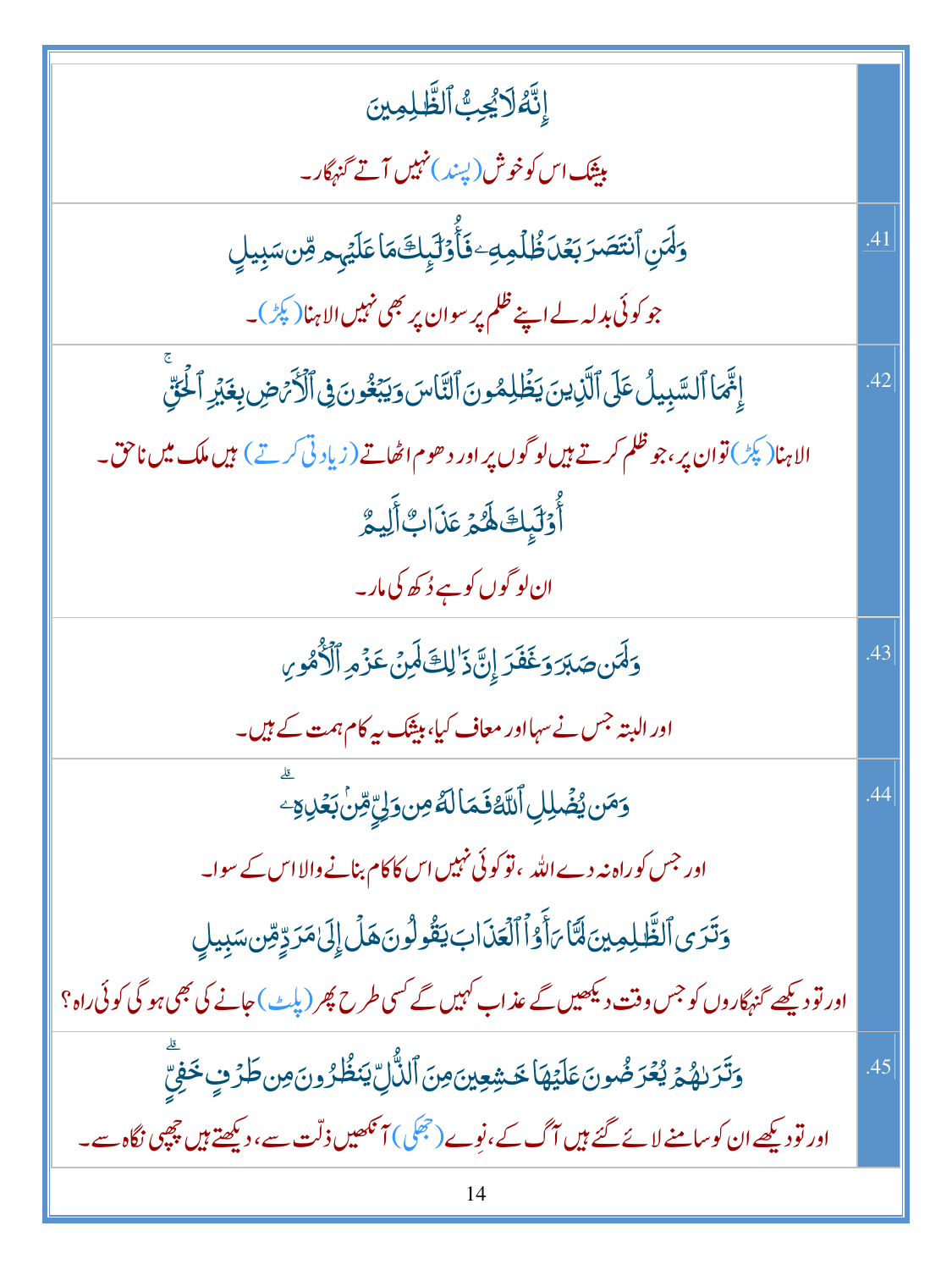| وَقَالَ ٱلَّذِينَ ءَامَنُوٓ أَإِنَّ ٱلۡخَسِرِينَ ٱلَّذِينَ خَسِرُوٓ أَأَنفُسَهُمۡ وَأَهۡلِيهِمۡ يَوۡمَ ٱلۡقِيَمَةِ |     |
|--------------------------------------------------------------------------------------------------------------------|-----|
| اور کہتے <del>ہی</del> ں جوایماندار تھے مقرر ٹوٹے (گھاٹے)والے                                                      |     |
| وہی ہیں جنہوں نے گنوائی اپنی جان اور اپناگھر قیامت کے دن۔                                                          |     |
| ٱلَآإِنَّ ٱلظَّٰلِمِينَ فِى عَذَابٍ مُّقِيمٍ                                                                       |     |
| شن <mark>ٹا ہے! گنہگار پڑے ہی</mark> ں سداکی مار میں۔                                                              |     |
| وَمَاكَانَ لَهُمْ مِّنۡ أَوۡلِيَآءَيَنۡصُرُوهُمُ ۚ مِّن دُونِ ٱللَّهِ                                              | .46 |
| اور کوئی نہ ہوئے اتکے حمائتی جو مد د کرتے ان کی اللہ کے سِوا۔                                                      |     |
| وَمَن يُضَٰلِلِ ٱللَّهُ فَمَالَهُ مِن سَبِيلِ                                                                      |     |
| اور جس کو <sub>بھٹ</sub> کائے اللہ اس کو کہیں نہیں راہ۔                                                            |     |
| ٱۺٙؾؘڿٟؽڹؗۅٱڶؚڗڽؚۜػ۠ۄڡؚۜڹۊؘڹڸٲۜڹؾٲؚ۫ۘڽۣٚؾؘۏؚٙۄ۠ڐۜٚٳڡؘڗڐڷڡٞڡؚڹؘٱڷڐۣ                                                 | .47 |
| مانواپنے رب کا حکم،اس سے پہلے کہ آئے ایک دن،جو پھر نانہیں اللہ کے ہاں سے۔                                          |     |
| مَالکُم <i>ِ وِّن مَّلۡجَ</i> إِيۡدَمَىٰۭنِۗوَمَالکُم <i>وِّن</i> نَّڪِيرٍ                                         |     |
| نه بلے گاتم کو کوئی بچاؤاس دن،اور نہ بلے گاالوپ (پوشی <sub>دہ</sub> )ہو جانا۔                                      |     |
| فَإِنْ أَعْرَضُواْ فَمَآ أَيْهَلْنَكَ عَلَيۡهٖمۡ حَفِيظًآ                                                          | .48 |
| پھر اگر وہ ٹلا دیں(منہ موڑیں) تو تجھ کو نہیں بھیجاہم نے ان پر نگہبان۔                                              |     |
| إِنْ عَلَيْكَ إِلَّا ٱلْبَلَغَّ                                                                                    |     |
| تیراذ مہ یہی ہے پہنچادینا۔                                                                                         |     |
|                                                                                                                    |     |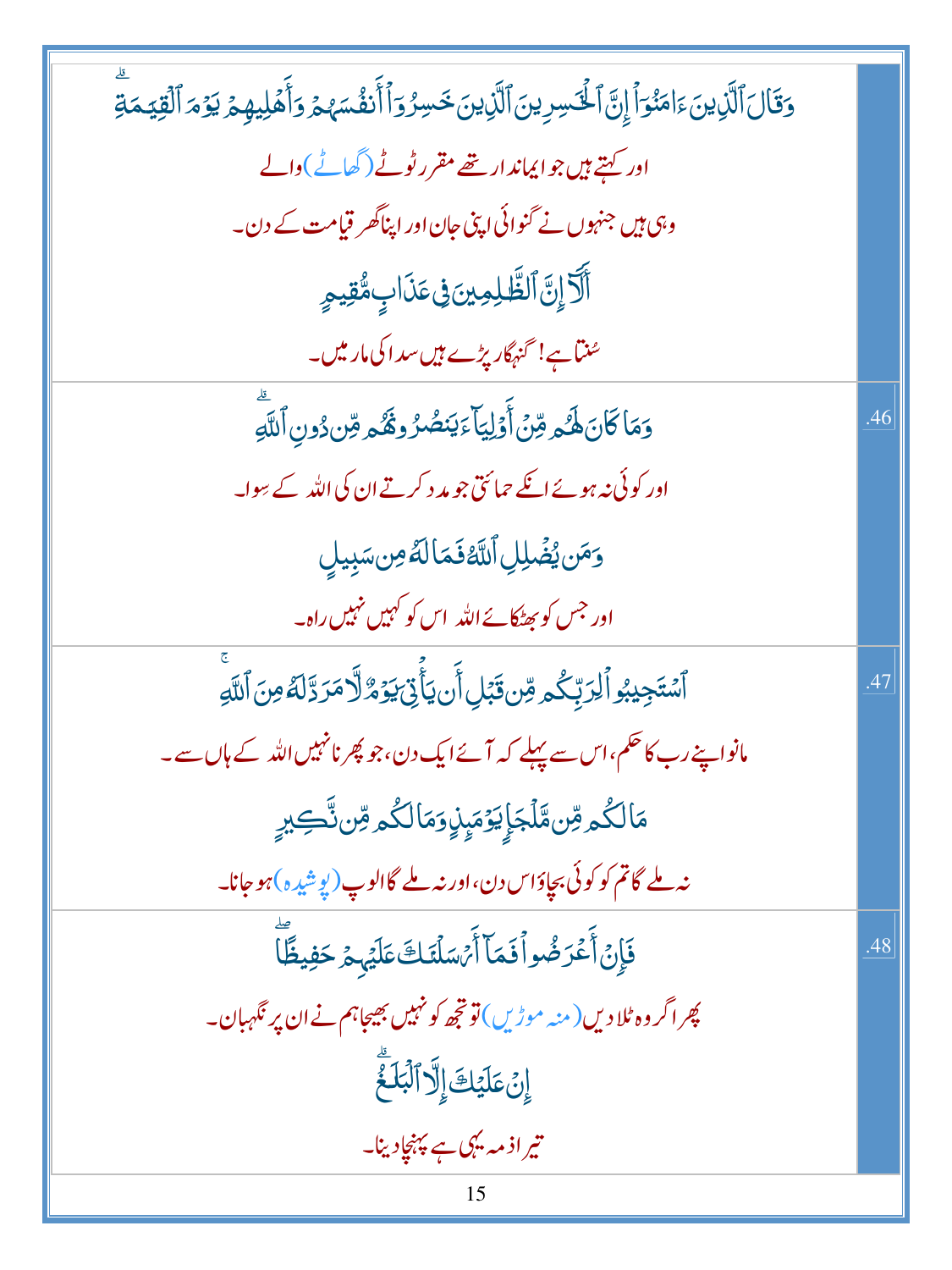| وَإِنَّا إِذَآ أَذَقْنَا ٱلۡإِنسَسَ مِنَّا يَحۡمَدَّنَّكَرِحَ بِہَآ                      |     |
|------------------------------------------------------------------------------------------|-----|
| اور ہم جب چکھاتے ہیں آدمی کواپنی طرف سے مہر (رحمت)،اس پر ریخجھتا(اتراتا)ہے               |     |
| <u>ۘ</u><br>ۮٳؚؗڹ <i>ڐ۠ڝؚڹ۫ؠ۠ڂ</i> ؘۺؾۣۜٸؘڟؗ۠ <sup>ۣ</sup> ؿ <i>ڬ</i> ٲ۠ؿڷۿٮؘٛٲۗؽؙڸٳۑۿٟڂ |     |
| اور اگر پہنچق ہے ان کو کچھ بُر ائی، بدلہ اپنی کمائی کا( توسب احسانوں کو بھول جا تاہے )،  |     |
| فَإِنَّ ٱلْإِنْسَنَ كَفُوسٌ                                                              |     |
| تو(بیثِک) انسان بڑاناشکر ہے۔                                                             |     |
| لِلَّهِمْلَكُ ٱلسَّمَرَ تِ وَٱلْأَرَضِ                                                   | .49 |
| اللہ کاراج ہے آسانوں میں اور زمین میں۔                                                   |     |
| <b>ۘڲؘڶٛڽُ</b> ڡؘٳؾۺؘٳؖۦ                                                                 |     |
| (وہ) پیداکر تاہے جوجاہے۔                                                                 |     |
| ؠ <sub>ڮ</sub> ؠڮڶ <i>۪ڹ</i> ڹڮؘۺؘٲٷٳؚٮ <i>ڎؘؿٲ</i> ۏڮۿٮؚ؋ <i>ڹ</i> ڹڮۺؘٲٷٲڶڷؙ۠ػٛۅؠٙ     |     |
| بخشاہے جس کو چاہے بیٹیاں اور بخشاہے جس کو چاہے بیٹے۔                                     |     |
| ؚ<br>ٲۘۏٙێۢڒؘۊؚۨج۠ۿ۠ۿۯ۠ڬۘۯڶڷۜٲۏٳؚڶؾٞؖٲؖۏؘڲۼٙػڵؙڡؘڹؾؘۺۜٲۦ۠ڠقؚۑڡٵۨ                         | .50 |
| یاان کو دیتاہے جوڑے بیٹےاور بیٹیاں۔اور کر تاہے جس کو چاہے بانچھ۔                         |     |
| ٳڹ <sub>ؖۜ</sub> ۠ڟ <i>؋</i> ڮڸؿۨڒ۠ۊ <i>ٙڸٳڋۯ</i>                                        |     |
| وہ ہےسب جانتاکر سکتا۔                                                                    |     |
| 16                                                                                       |     |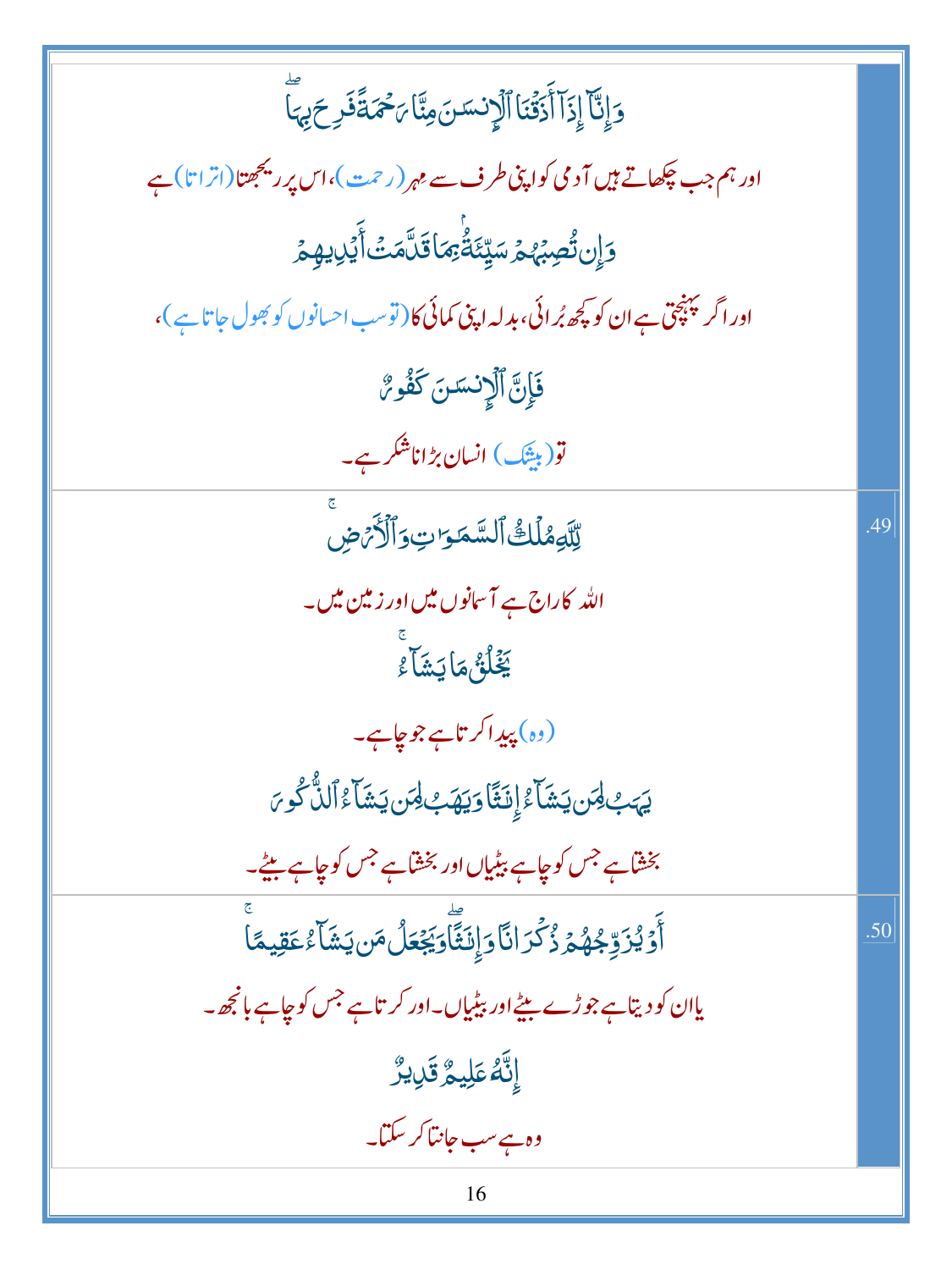| وَمَاكَانَ لِبَشَرٍ أَن يُكَلِّمَهُ ٱللَّهُ إِلَّا رَحۡيَّاۚ أَوۡ مِنۥوَىٰٓ آي حِجَابِ | .51 |
|----------------------------------------------------------------------------------------|-----|
| اور کسی آدمی کی حد نہیں کہ اس سے با تیں کرے اللہ ، مگر اشارے سے پاپر دہ کے پیچھپے ہے ، |     |
| ٲٛۏؽۯڛڶ <i>؆ۺ</i> ۅڵٲڣؘؿۅ <i>ؾۥۣ</i> ۑٳؚۯ۬ڹ؋ٷٳۑؘۺؘٵۧ                                   |     |
| یابھیجے کوئی پیغام لانے والا ( فرشتہ )، پھر پہنچادے اس کے حکم سے جو چاہے               |     |
| ٳ۪ڹؓڡۢٷڸ۠ٞڂڪؚۑۄ۠                                                                       |     |
| (بلاشبہ)وہ سب سے اُوپر ہے حکمتوں والا۔                                                 |     |
| وَكَنَا لِكَ أَوۡحَيۡنَاۤ إِلَيۡكَ رُوحًا مِّنۡ أَمۡرِنَآ                              | .52 |
| اوراسی طرح بھیجاہم نے تیر کی طرف ایک فرشتہ اپنے حکم سے۔                                |     |
| مَاكُنتَتَنَ فِنَ الْكِتَبِ وَلَا أَلْزِيمَنُ                                          |     |
| تونہ جانتا تھا کہ کیاہے کتاب اور نہ ایمان،                                             |     |
| <u>و</u> َلَكِن جَعَلْنَكُنُو رًا نَّهْدِى بِهِۦ مَن نَّشَآءُ مِنۡ عِبَادِنَا          |     |
| پر ہم نے رکھی ہے ہہ روشنی،اس سے راہ دیتے ہیں جس کو چاہیں اپنے بند وں میں۔              |     |
| <u>ۅؘٳ۪ڹ</u> ۜ۠ڬٙڷؾٞؠ؈ؘٳۣڶؾڝڒ؈ٳۿ۠ۺؾؘقۣۑۄؚ                                              |     |
| اور توالېته شحمِچا تاہے سیدھی راہ۔                                                     |     |
| صِرَاطِ ٱللَّهِٱلَّذِىلَهُمَا فِى ٱلسَّمَرَاتِ وَمَا فِى ٱلْأَرَّضِ                    | .53 |
| راہ اللہ کی، جس کاہے جو پچھ ہے آسانوں میں اور زمین میں۔                                |     |
|                                                                                        |     |